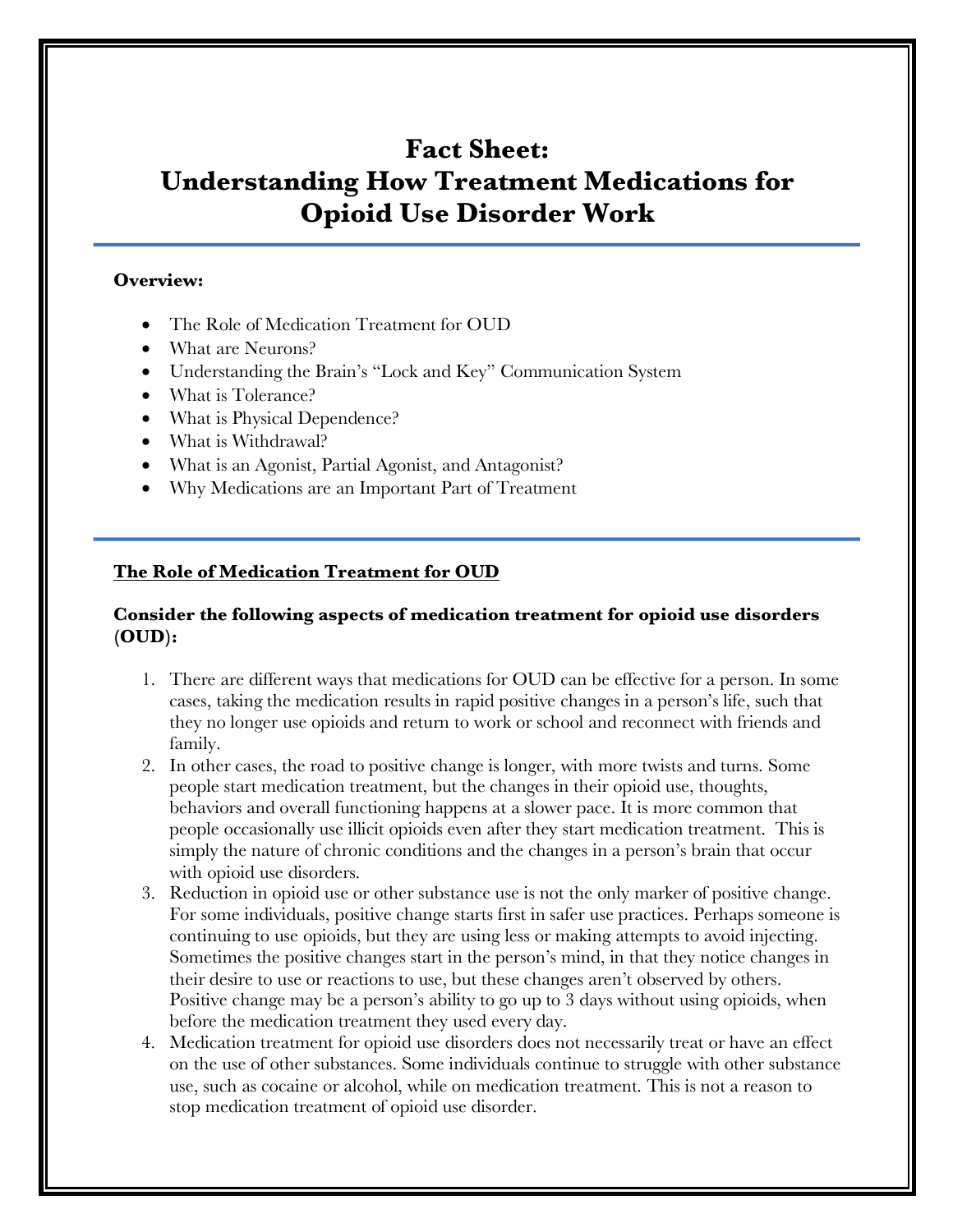5. For some, the purpose of the medications can be a tool for harm reduction. A person will never get the opportunity to see positive change if they die from an unintentional overdose. Someone who uses heroin with buprenorphine in their system has a significantly less risk of overdose and death. Having access to buprenorphine means a person can stop withdrawal symptoms and have less episodes of opioid use overall. Taking medication treatment also means they have access to treatment providers who can help them, compared to those with no connection to treatment.

### **What are Neurons?**

Understanding how medication works starts with understanding how cells in the brain work.

- Neurons are the cells of the brain
- We have over 100 billion neurons
- Neurons are how the brain communicates to the body
- Neurons communicate to each other by sending and receiving Chemical Messengers called Neurotransmitters
- Neurons are involved in every sensation, behavior, and experience we have
- When someone uses opioids and experiences either pleasure/euphoria or withdrawal symptoms it is because of how neurons are reacting and communicating in the brain.

### **Understanding the Brain's "Lock and Key" Communication System**

- Consider two people who are trying to communicate. In order to actually communicate something, people use a combination of facial expressions, words, and hand gestures.
- Neurons also communicate with each other. Instead of using words or hand gestures they use neurotransmitters (which are like chemical messages) that tell other neurons what to do, such as switching on certain physical changes or sensations in the brain and body.
- One of the best ways to understand how neurotransmitters work is to think of a "lock and key" system. The "lock and key" system will also help you understand how substances affect the brain.
- The key represents a message being sent from one neuron, and the lock represents a message being received by a second neuron. The keys, can be neurotransmitters from the brain, but they can also be substances put into the body, such as opioids. In other words, opioids get into the brain and act like Keys, that open certain Locks in the brain.

The lock part of a neuron is also called a Receptor - this is the location of the neuron that "receives messages". These messages can be neurotransmitters from other neurons or substances (like opioids) put in the body.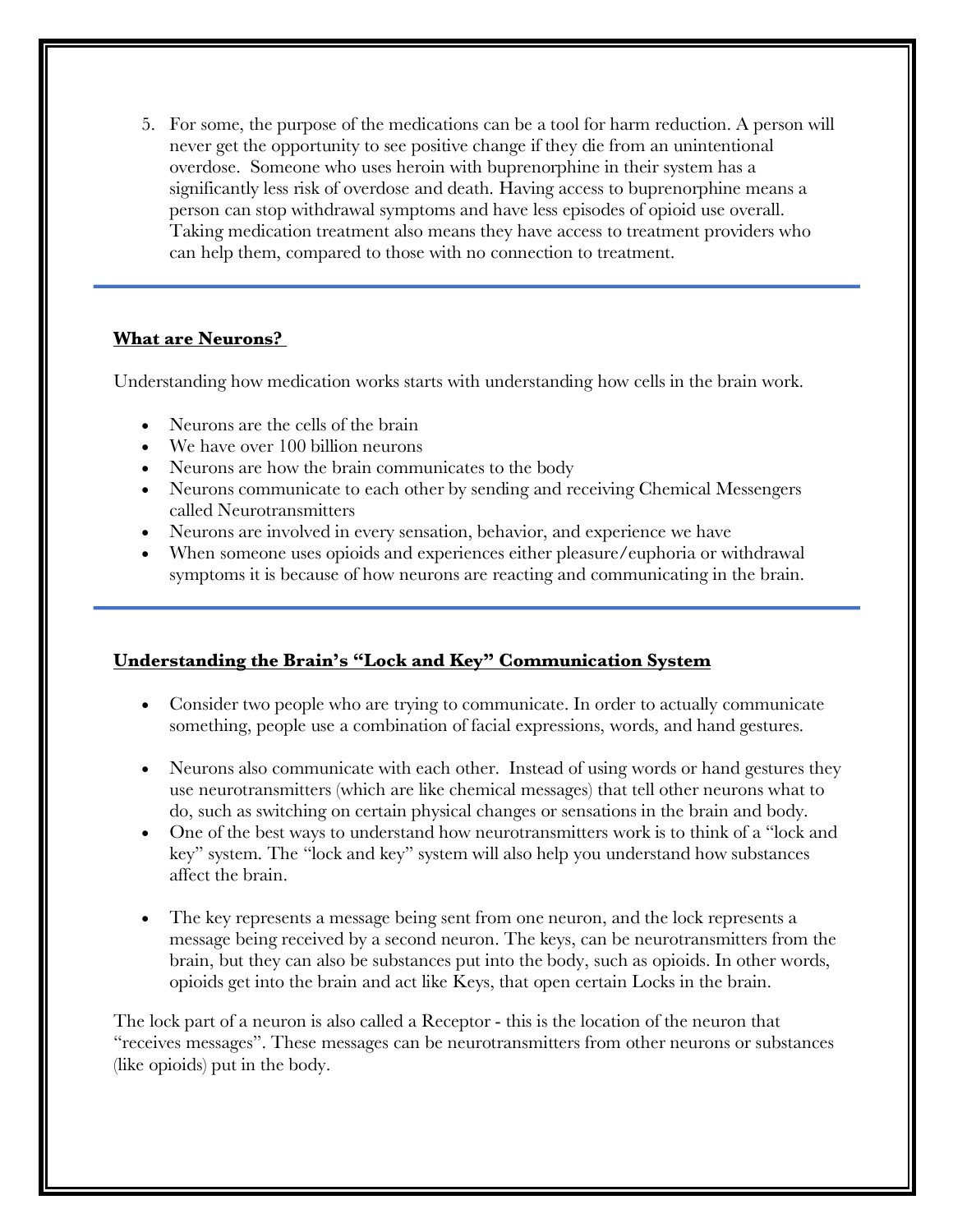Every receptor has a dedicated job in the brain and body. When a receptor is switched on it leads to certain sensations and changes in the brain and the body.

Our brains have special receptors that attract opioids, called **opioid receptors**. We actually have 4 different types of opioid receptors, each one with a different job. This is why opioids can have different kinds of mental and physical effects.

**For Example:** activating one type of opioid receptor allows for pain relief, anxiety reduction, a calming sensation, and euphoria. However, because the opioid also attaches to other types of receptors in other parts of the brain, it also turns down your brain's alert system which causes drowsiness, slower heart rate, slower breathing, and lower blood pressure. 1

#### **Substances such as opioids have an effect on our brain cells (neurons) in two ways:**

- 1. The substance itself can attach to receptors (locks) and switch on sensations and changes.
- 2. The substance can also increase or decrease the brain's own neurotransmitters, which can lead to certain sensations and changes.
- **For example:** While opioids directly attach to opioid receptors in our brain, they also affect other neurotransmitters in the brain, such as **dopamine**. Dopamine is responsible for communicating to other parts of the brain saying "Hey! That felt good; do this again."3

Dopamine helps the brain remember the positive aspects of using a substance. Dopamine is then able to influence motivation, desire, and decision making to use again in the future. It is responsible for the strong desire or wanting to use opioids in the future.3

### **Tolerance, Physical Dependence, and Withdrawal**

The following will help you understand how opioids change the brain.

### **What is Tolerance?**

- Tolerance happens when a person stops experiencing the desired, positive effects of using the opioid. In order to feel the desired level of pleasure/euphoria, the person has to start taking larger doses of the opioid.
	- o **For example:** A person uses the same amount of heroin for a few weeks, but as time goes on, their typical dose doesn't produce the amount of pleasure/euphoria that it did the first few weeks - I starts to feel like it's a weaker dose. This is tolerance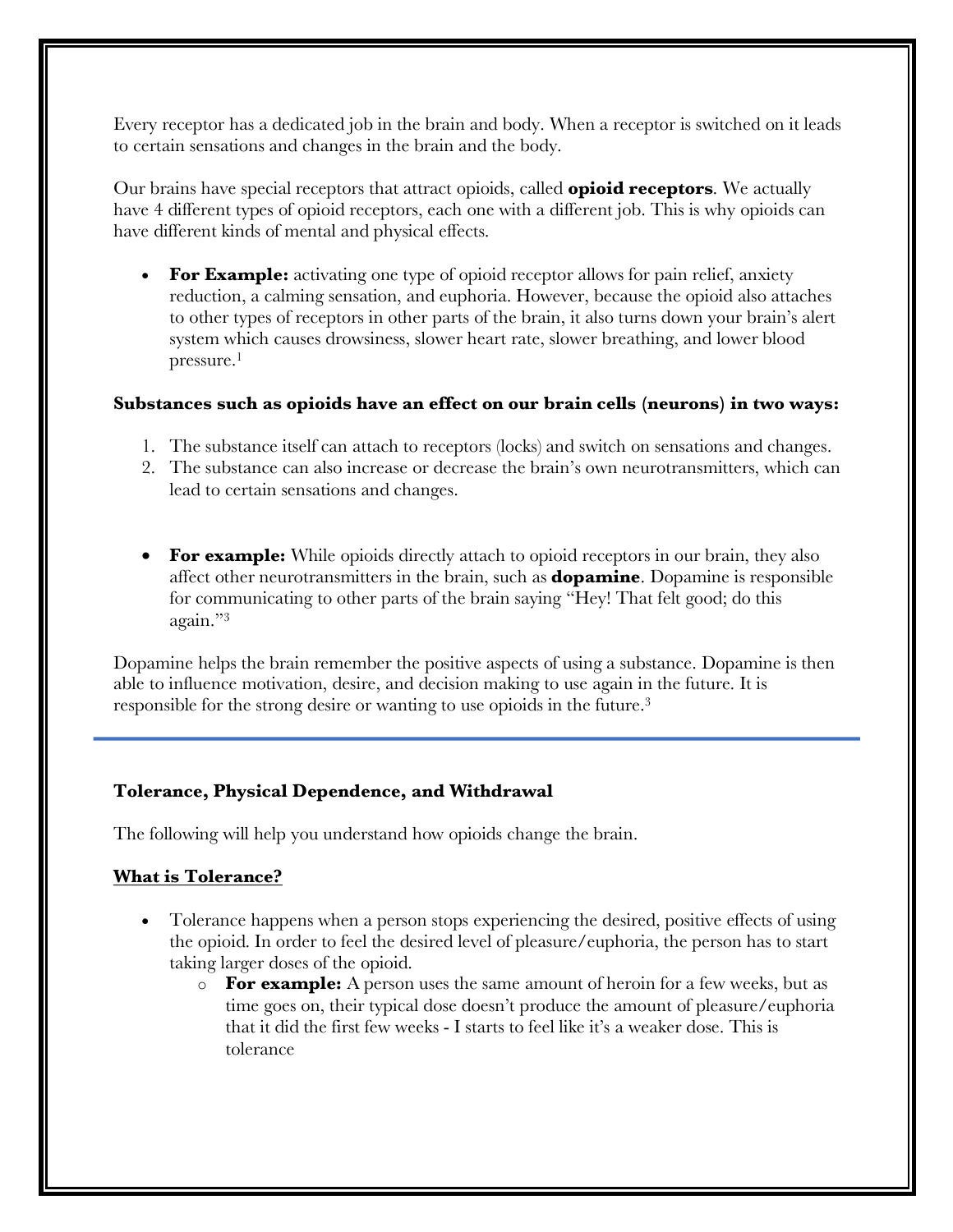# **What's Happening in the Brain with Tolerance?1,2**

- We are not meant to be constantly switching on the opioid receptors in the brain, which is what happens with chronic opioid use.
- To create balance in the brain, the brain starts to change in response high amounts of opioids in the brain.
- The brain does this by changing how the opioid receptors (Locks) actually work. The brain weakens the opioid's ability to switch on sensations and changes. In other words, the brain starts to "ignore" the fact that the opioid is present. It's like electricity going out in a house. You can switch a light on, but nothing happens. This is what starts to happen in the brain cells when a person develops Tolerance to opioids.
- The opioid receptor (lock) still has the ability to be switched on, but to do so a person needs a larger dose of opioids in order to switch on sensations and changes in the brain and body.
- The brain can keep developing Tolerance to the new and larger amounts of opioids, which is why people start to seek stronger opioids over time.

### **What is Physical Dependence?**

- Physical dependence is the brain making changes in response to the constant presence of opioids. The brain starts to change so that it functions **normally** when the opioid is in a person's system and starts to function **abnormally** if the opioid is taken away.
	- o Changes due to physical dependence are what lead to withdrawal symptoms when opioids are not in the brain.

### **What's Happening in the Brain with Physical Dependence?1,2**

- Remember, when opioids are in the brain, they are not just switching on opioids receptors associated with pleasure, they are switching on all the opioid receptors. When opioids are in the brain, they cause the slowing down of many systems in the brain and body.
- The brain knows that it's not good to be constantly suppressing certain brain functions that are causing drowsiness, slowed respiration, and low blood pressure.
- So, the brain makes changes. It starts to balance this out by becoming more active and sending stronger messages to counteract the slowing down effects of the opioids.
- Someone who has had prolonged use of opioids, will start to feel less sedated and drowsy, because the brain has adjusted and changed because of the constant presence of the opioid. However, when the opioid is removed, those changes in the brain don't go back to normal right away. Taking away the opioid causes abnormal functioning in the brain, which leads to withdrawal symptoms.
- The brain is sending stronger messages to activate certain systems and brain functions, to counteract the opioids, in order to keep blood pressure, breathing, alertness at normal levels. However, when a person suddenly stops using opioids, the brain continues to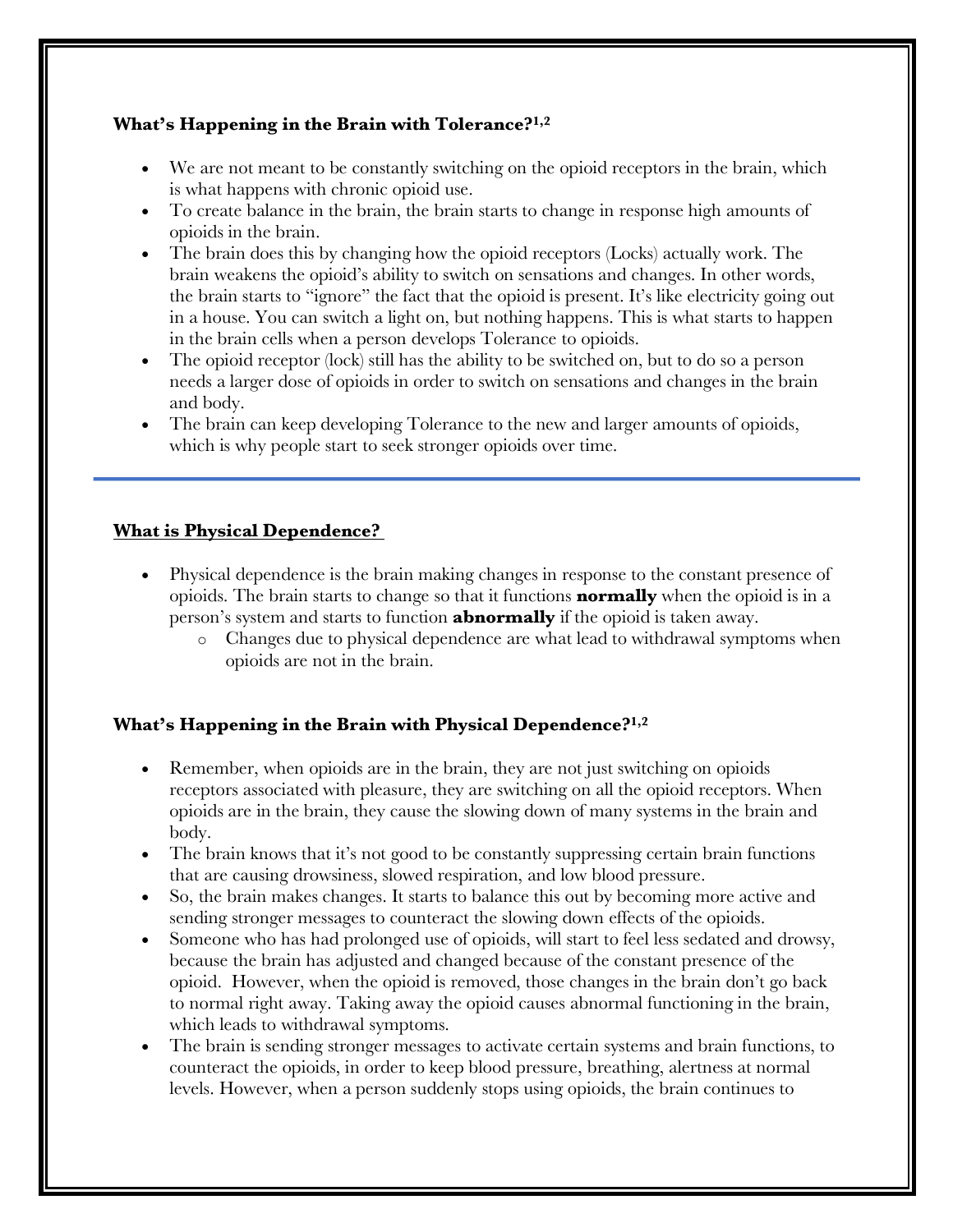activate certain brain functions TOO much - causing the person to experience symptoms of withdrawal such as jitters, anxiety, muscles cramps, and diarrhea.

#### **What is Withdrawal?4**

#### **Symptoms of Opioid Withdrawal**

- 1. Low, flat mood
- 2. Nausea or vomiting
- 3. Muscle aches
- 4. Tearing from the eyes or a runny nose
- 5. Big pupils (black center of eye), goose bumps, or sweating
- 6. Diarrhea
- 7. Yawning
- 8. Fever
- 9. Inability to fall asleep or sleep
- 10. Anxiety, jitters

### **Subjective Opioid Withdrawal Scale (SOWS):**

- The Subjective Opioid Withdrawal Scale helps you assess the severity of your withdrawal symptoms. This can be used when you start medication treatment to see how your withdrawal symptoms change.
- https://www.asam.org/docs/default-source/education-docs/sows\_8-28- 2017.pdf?sfvrsn=f30540c2\_2

### **Information about Withdrawal Symptoms:4**

- While withdrawal symptoms can be extremely uncomfortable, they are not **directly** lifethreatening, whereas withdrawal from benzodiazepines and alcohol can directly cause death.
- However, opioid withdrawal can be **indirectly** life threatening. Due to how uncomfortable withdrawal feels some people are at risk of using more opioids to make the extreme discomfort go away, which can increase risk of overdose and overdose death. Some individuals describe the physical and mental pain as so excruciating they experience thoughts of suicide.

The length of withdrawal symptoms depends on many factors:

- How long a person has used opioids
- How the opioid is used (needles vs. pills vs smoking)
- How strong the opioid is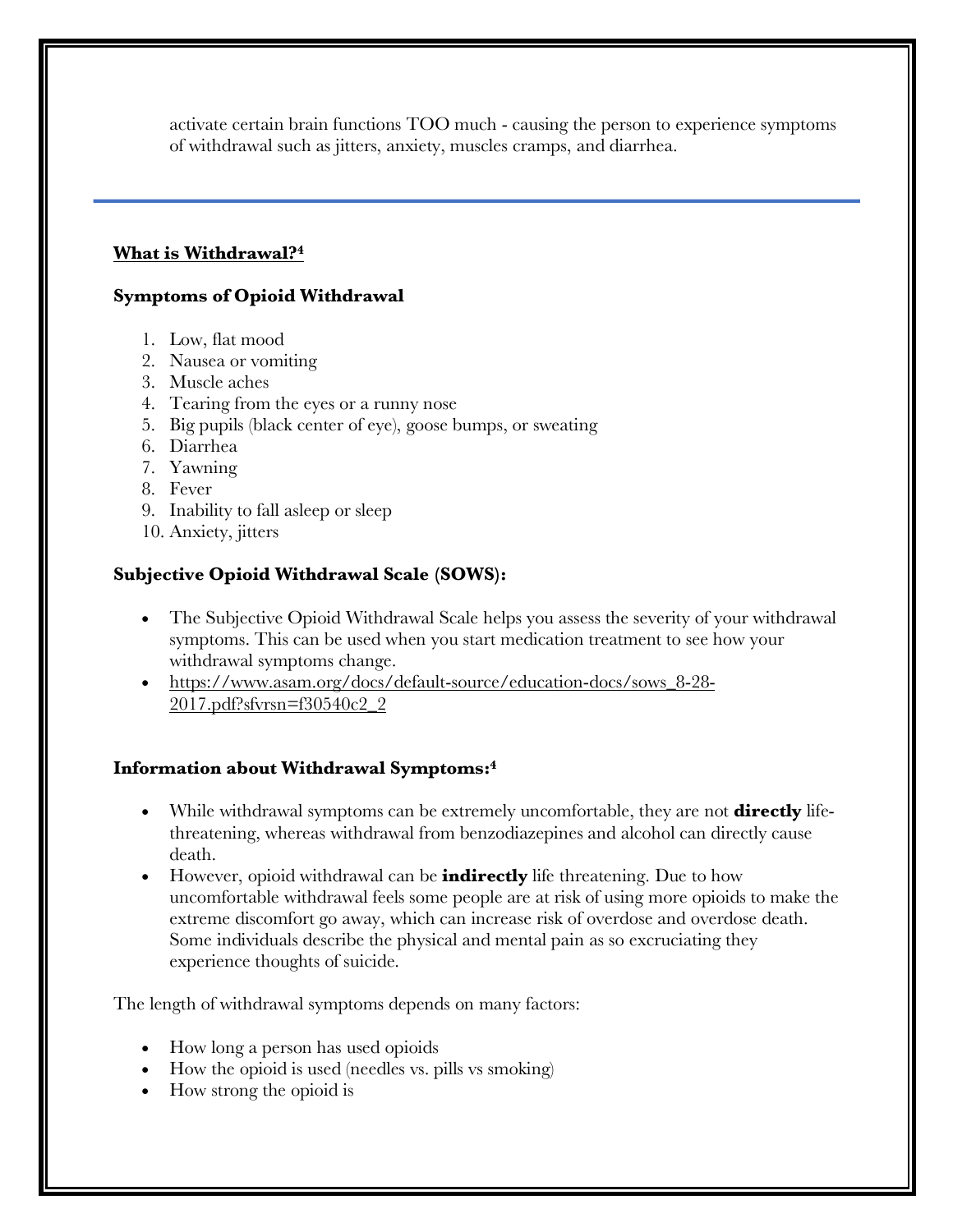• The kind of opioid (heroin vs. oxycontin)

People usually experience withdrawal symptoms beginning six to twelve hours after the last dose of the opioid and can last up to 2-4 days after.

People with **long term use** of very strong opioids report withdrawal symptoms persisting even longer, lasting weeks to months after they stop using the substances. Cravings and the experience of *wanting* opioids often persist for weeks, months, and even years.

#### **What is an Agonist, Partial Agonist, and Antagonist?**

Now let's connect the Lock and Key Communication system and the understanding of tolerance, physical dependence, and withdrawal to help you understand how medications for Opioid Use Disorder work.

Medication treatments work as Keys in the brain. There three types of "Keys" that can have an effect on opioid receptors (Locks) in the brain.

# **Type of Key:**

#### **1. Agonist**

1. This type of key fits perfectly in the receptor (lock) and opens the lock fully, which means it completely switches on whatever sensation or effect the receptor site it is responsible for. The medication treatment methadone is an agonist, but switches on the receptor very slowly vs. heroin which switches it on very fast. Methadone switches on the opioid receptor so that a person stops going into withdrawal but does not experience the euphoria/pleasure that opioids like heroin cause.

### **2. Partial agonist**

1. This type of key only partially fits in the receptor (lock) and only opens the lock part way, which means it only switches on some of the sensation or effect the receptor site it is responsible for. The medication treatment buprenorphine is a partial agonist. Buprenorphine switches on a part of the opioid receptor so that a person stops going into withdrawal but does not experience the euphoria/pleasure that opioids like heroin cause.

#### **3. Antagonist**

1. Have you ever put a key in a lock, and noticed it fit perfectly, but didn't open the lock? This is exactly what an Antagonist does. This type of key blocks a lock and does not open it. It stops anything from opening the lock and switching on that receptor sites' sensations or effects. The medication treatment naltrexone is an antagonist. It can reduce some cravings for opioids but doesn't stop withdrawal symptoms because it doesn't switch on any part of the opioid receptor. It stops other opioids such as heroin from having an effect.